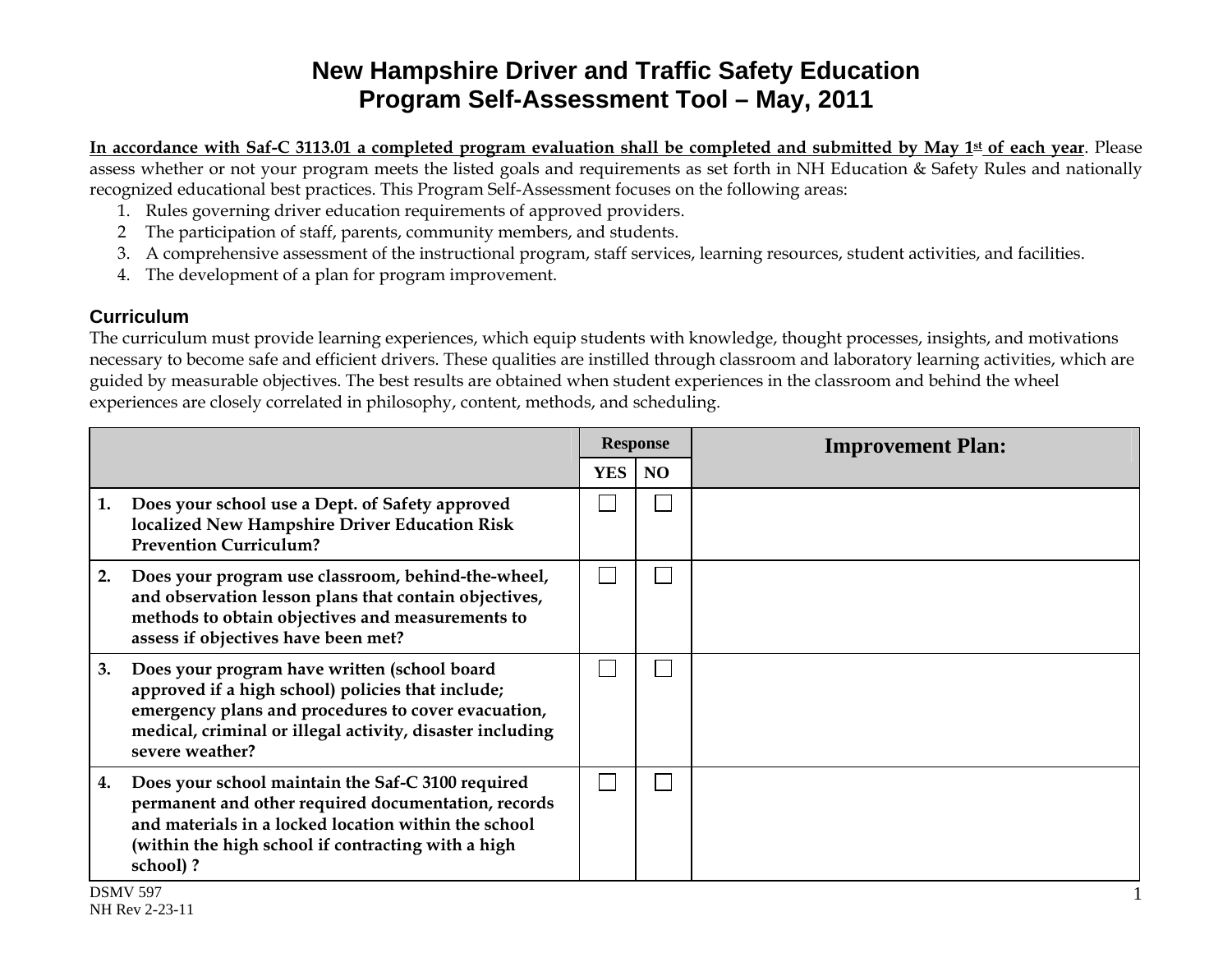| 5. | Does your school have written (approved by the school<br>board if a high school) polices and procedures giving<br>specific detail to enrollment qualifications, fees, student<br>and parent expectations, and criteria for demonstrated<br>measures of successful attainment of program<br>objectives, including intervention activities? |              |              |  |
|----|-------------------------------------------------------------------------------------------------------------------------------------------------------------------------------------------------------------------------------------------------------------------------------------------------------------------------------------------|--------------|--------------|--|
| 6. | Is attendance including dates, time starting and ending<br>taken and recorded at the beginning of each lesson and<br>kept to the minute when students are late or leave<br>early?                                                                                                                                                         | $\mathbf{L}$ |              |  |
| 7. | Does the program parent night include a written<br>outline, documented with signatures, with detailed<br>information about student/parent/instructor<br>expectations?                                                                                                                                                                     | $\mathbf{L}$ | $\Box$       |  |
| 8. | Do all the driver educators review the Saf-C 3100 rules<br>regularly to ensure familiarity?                                                                                                                                                                                                                                               | $\lfloor -1$ | $\mathbf{L}$ |  |
| 9. | Does the program include required student activities for<br>use with parents that enable the students to accomplish<br>learning objectives outside class?                                                                                                                                                                                 | $\sim$       |              |  |
|    | 10. Does the driver education program hold students<br>accountable to demonstrate driving objectives?                                                                                                                                                                                                                                     | L            |              |  |
|    | 11. Does the program include summative and formative<br>assessment criteria for classroom and in-car instruction?                                                                                                                                                                                                                         | $\mathbf{L}$ |              |  |
|    | 12. Are ongoing comprehensive driving and knowledge<br>assessments provided that enable timely interventions?                                                                                                                                                                                                                             | $\mathbf{L}$ |              |  |
|    | 13. Does the program, if more than one instructor is used,<br>include professional learning community support for<br>the formation of group norms and consensus building?                                                                                                                                                                 | $\Box$       | $\mathbf{L}$ |  |
|    | 14. Are parents provided detailed information on directed<br>practice expectations and a parent/instructor/student<br>assessment to ensure timely and focused interventions?                                                                                                                                                              |              |              |  |
|    | 15. Do all program driver educators meet weekly to share<br>and develop collaborative efforts for student success<br>levels?<br>$DQ$ $\overline{N}$ $\overline{r}$ $\overline{r}$ $\overline{r}$                                                                                                                                          |              |              |  |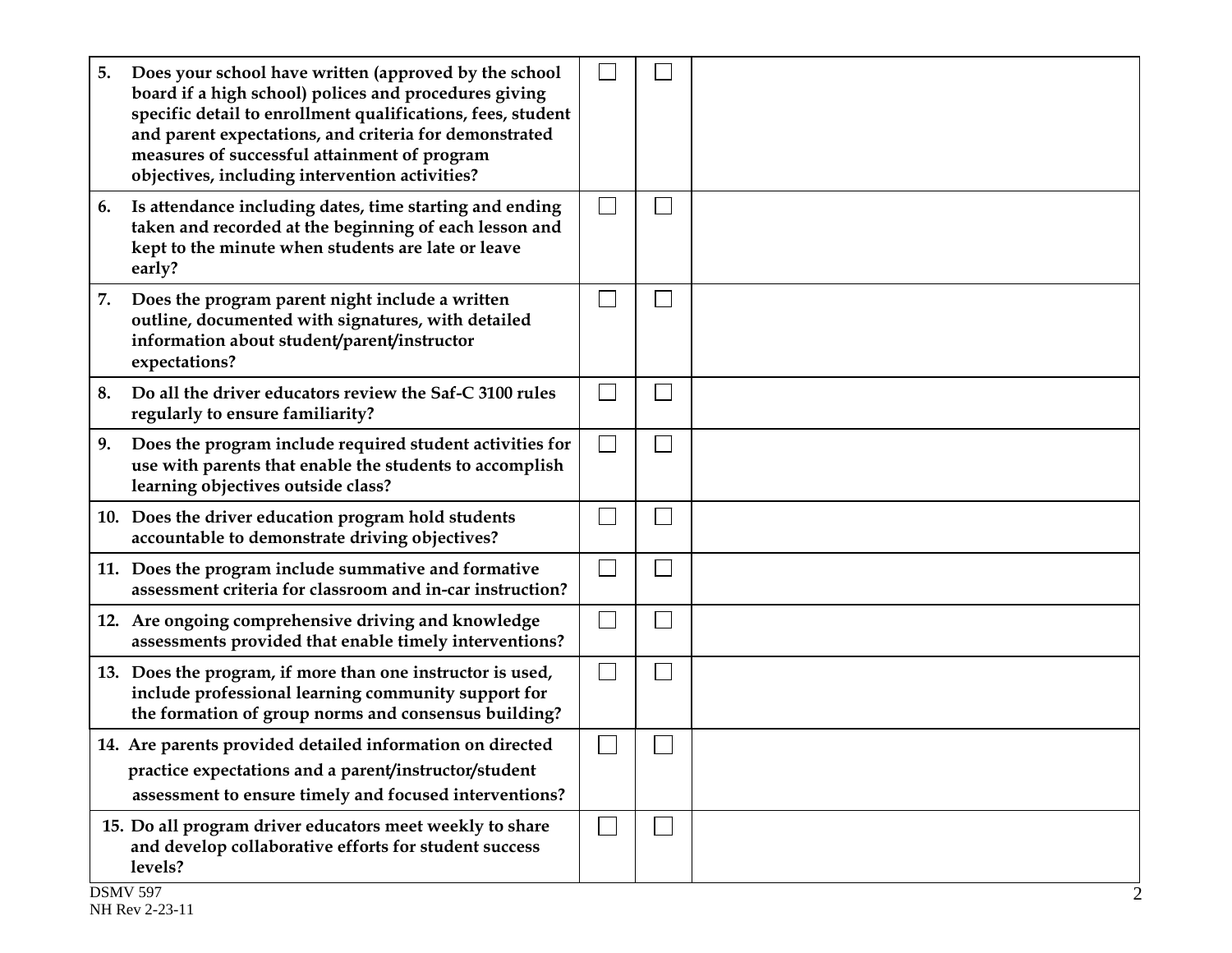## **Instructional Materials and Equipment**

Quality programs are characterized by proper selection and use of instructional facilities, vehicles, equipment, and materials. If the program is to accomplish its goals and objectives, these elements must be adequate for the enrollment, properly maintained, and compatible with instructional intent and requirements.

|                                                                                                                                                                                                                                       |            | <b>Response</b> | <b>Improvement Plan:</b> |  |
|---------------------------------------------------------------------------------------------------------------------------------------------------------------------------------------------------------------------------------------|------------|-----------------|--------------------------|--|
|                                                                                                                                                                                                                                       | <b>YES</b> | <b>NO</b>       |                          |  |
| 1. Are instructional materials, student centered and parent<br>friendly using the latest best educational practices and<br>consistent with course content and objectives, readily<br>available to each student throughout the course? |            |                 |                          |  |
| 2. Are there adequate practice vehicles, consistent with<br>equipment and features that students will likely have<br>access to when they complete the program?                                                                        |            |                 |                          |  |
| 3. Is a clearly established written (school board approved<br>if a high school) policy in existence and followed for<br>reporting crashes and damage involving students &<br>driver education vehicles?                               |            |                 |                          |  |
| 4. Do your driver education vehicles have the Saf-C 3100<br>required equipment; dual controls, identification signs,<br>first aide kit, 3 triangles, mirrors, etc.?                                                                   |            |                 |                          |  |
| 5. Are instruction vehicles equipped with an instructor's<br>inside rear view and eye check mirrors for use by the<br>instructor?                                                                                                     |            |                 |                          |  |
| Do the driver educators supervise the care and<br>6.<br>maintenance of vehicles, instructional equipment and<br>aids for the car(s) they use for instruction?                                                                         |            |                 |                          |  |
| 7. Do in-car instructors use headlights at all times during<br>B-T-W instruction to promote visibility to others?                                                                                                                     |            |                 |                          |  |
| 8. Are up-to-date driver education instruction materials,<br>consistent with course content and objectives, assigned                                                                                                                  |            |                 |                          |  |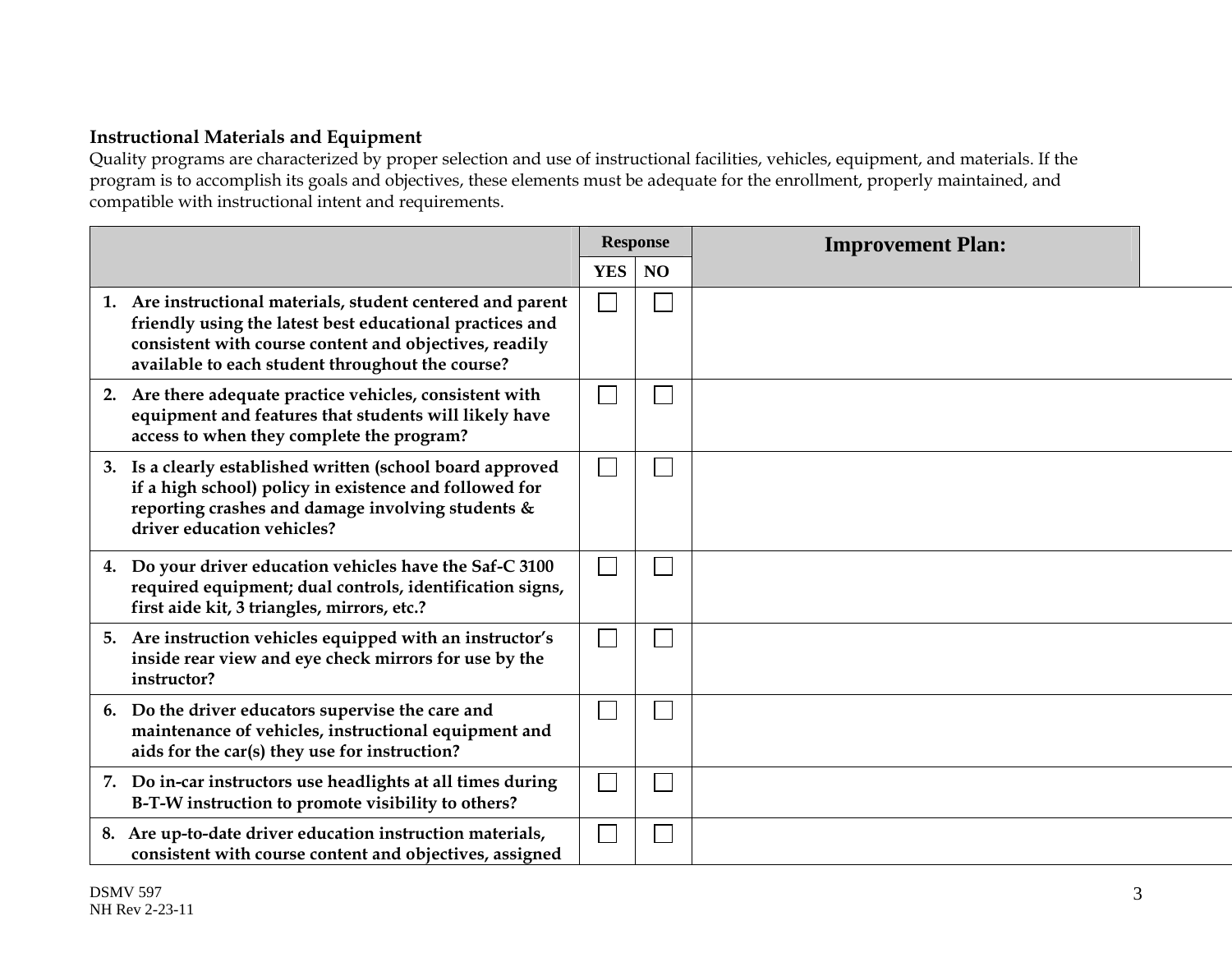| to each student/parent for use throughout the course? |  |  |
|-------------------------------------------------------|--|--|
|                                                       |  |  |

### **Use of Driving Simulators (If applicable)**

If your program utilizes a driving simulation unit as a part of your novice driver instruction program please ensure the following criteria are met.

|                                                                                              |               | <b>Response</b> | <b>Improvement Plan:</b> |
|----------------------------------------------------------------------------------------------|---------------|-----------------|--------------------------|
|                                                                                              | <b>YES</b> NO |                 |                          |
| 1. Is simulation instruction conducted only by certified<br>driver educators?                |               |                 |                          |
| 2. Is your simulation program conducted in concurrence<br>with classroom instruction?        |               |                 |                          |
| 3. Have simulation driver educators completed simulator<br>training?                         |               |                 |                          |
| 4. Is the documentation for instructor simulation training<br>kept in the instructor's file? |               |                 |                          |
| 5. Is simulation equipment contemporary and maintained?                                      |               |                 |                          |

#### **Driver Educator**

**The driver educator is the most important factor in a quality driver and traffic safety education program**. The driver educator's responsibility is to set an example for students and to instill in them the concepts of safe and efficient driving. Additionally, the driver educator must create learning situations in which the students acquire skills and knowledge they need to develop a responsible attitude toward driving. The closeness of the student-driver educator relationship developed during the driver education experience will determine, to a great extent, the overall quality of the program, the level of skill and knowledge gained and the attitude of the young driver toward safety.

|                                                                                                                                                                      | <b>Response</b> |  | <b>Improvement Plan:</b> |
|----------------------------------------------------------------------------------------------------------------------------------------------------------------------|-----------------|--|--------------------------|
|                                                                                                                                                                      | YES NO          |  |                          |
| 1. Are the driver educators hired to provide services<br>familiar with educational best practices and the<br>constructive instructional advantages available through |                 |  |                          |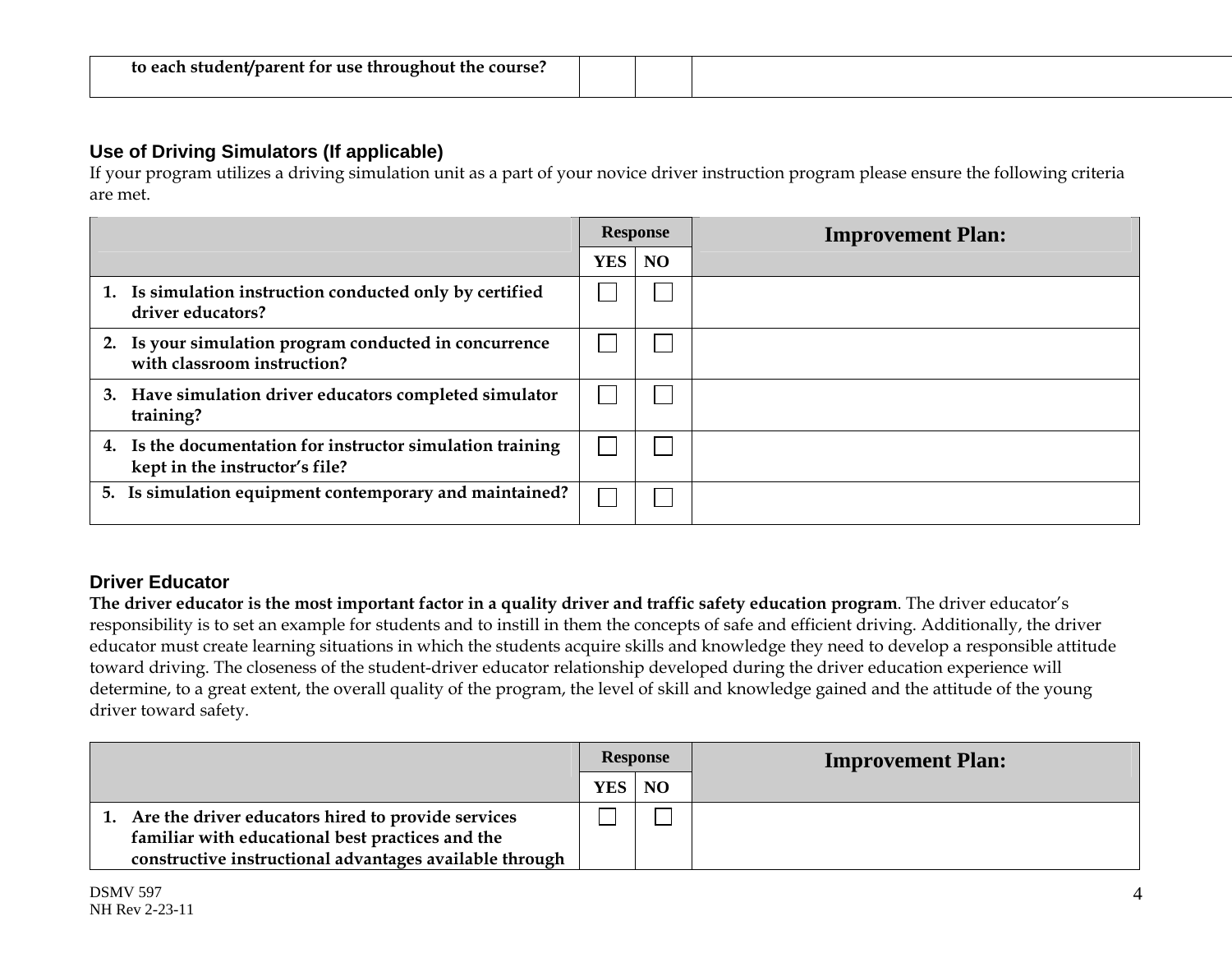| technology?                                                                                                                                                                            |              |  |
|----------------------------------------------------------------------------------------------------------------------------------------------------------------------------------------|--------------|--|
| Does the school ensure driver educators set a positive<br>2.<br>example for students and parents in their own driving?                                                                 | $\Box$       |  |
| 3. Are observations of classroom and in-car instruction<br>conducted by administrators at least twice a year and an<br>evaluation including goals used to improve instruction?         | $\mathbf{L}$ |  |
| 4. Are driver educators encouraged and supported to keep<br>abreast of new instructional methods beyond the<br>minimum 75 hours of professional development<br>requirements?           | $\mathbf{L}$ |  |
| 5. Are preference provided in the selection process<br>toward driver educators who have teaching degree(s)<br>and/or successful teaching experience?                                   |              |  |
| 6. Is support provided through proactive planning for a<br>successful experience for all students including those<br>having an IEP, 504 or other success plan?                         |              |  |
|                                                                                                                                                                                        |              |  |
| 7. Is the assessment of student driving being recorded at<br>the end of each BTW lesson so that specific<br>improvement and practice can be directed to priorities?                    |              |  |
| 8. Are instructors following the flow chart in assigning<br>driving times with regard to student readiness in<br>classroom preparation for BTW application of<br>knowledge and skills? |              |  |
| 9. Are modes of instruction student centered and<br>coordinated into an integrated, sequential, orderly<br>pattern of learning experiences?                                            |              |  |
| 10. Is directed parent practice supportive of material<br>introduced in the driver education classroom and BTW<br>lesson made known to parents?                                        |              |  |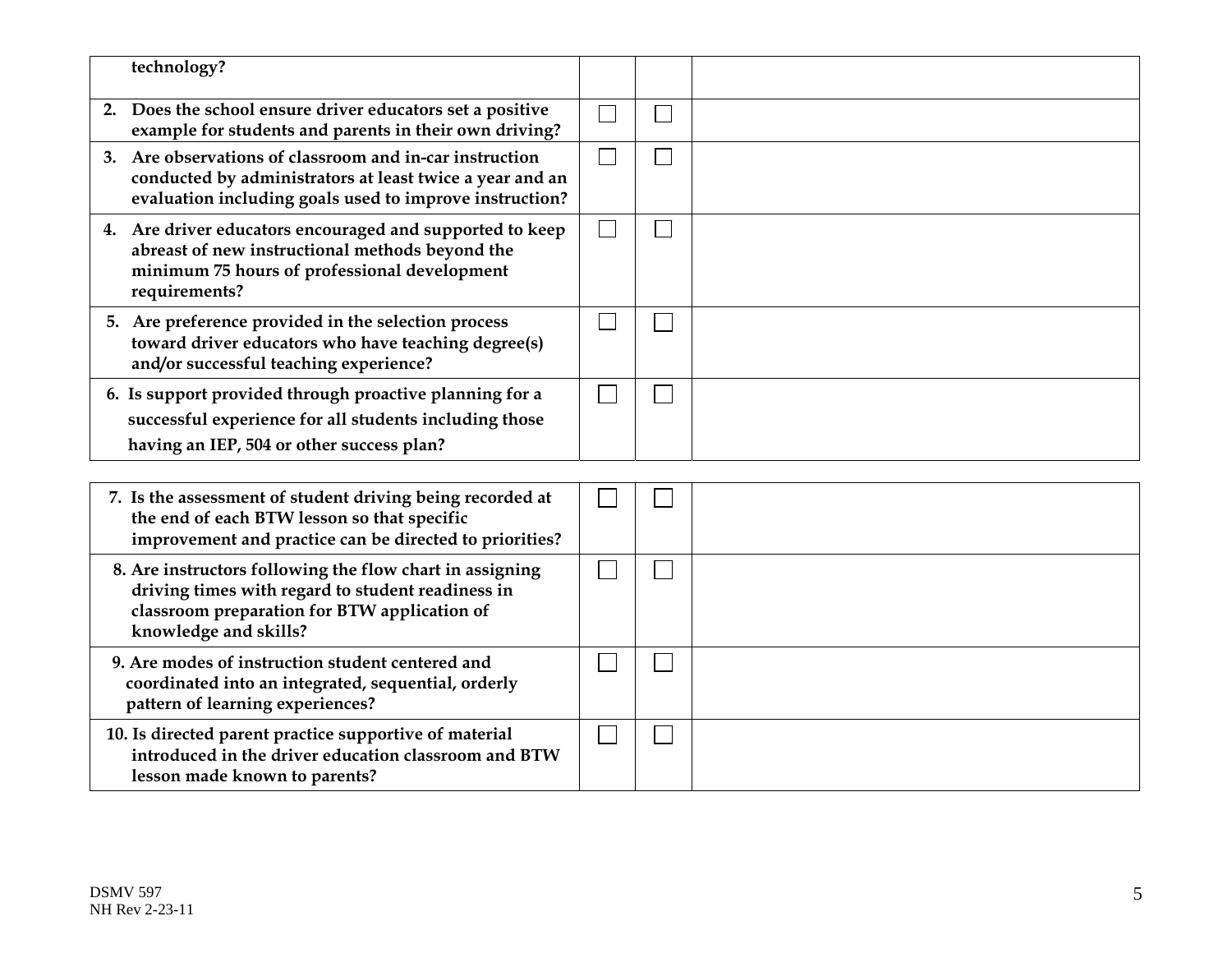## **Administration & Record Keeping**

Quality programs rarely exist by chance. They are largely dependent on the interest and capability of program managers and driver educators. Such programs are the product of an organizational formula which features continuous planning, administrative attention, and supervision based on sound policies and practices.

|                                                                                                                                                                                                                                                                                                                                                                           |            | <b>Response</b> | <b>Improvement Plan:</b> |
|---------------------------------------------------------------------------------------------------------------------------------------------------------------------------------------------------------------------------------------------------------------------------------------------------------------------------------------------------------------------------|------------|-----------------|--------------------------|
|                                                                                                                                                                                                                                                                                                                                                                           | <b>YES</b> | <b>NO</b>       |                          |
| 1. Has your program appointed a person who is responsible<br>for ensuring that all the schools driver education records<br>and requirements are met and a contact go to person is<br>available to provide information with state agencies?                                                                                                                                |            |                 |                          |
| 2. Are records being kept so that the driver education program<br>would have the ability to document to a third party what<br>has been taught and when, measured and evaluated?                                                                                                                                                                                           | $\Box$     |                 |                          |
| 3. Is adequate insurance provided for traffic safety education<br>vehicles?                                                                                                                                                                                                                                                                                               |            | $\Box$          |                          |
| 4. Does the school make sure all required records on students<br>are maintained within the school?                                                                                                                                                                                                                                                                        | $\Box$     | $\Box$          |                          |
| 5. Does your program keep up-to-date records for all driver<br>educators, including current and past instructors, who have<br>conducted the classroom or behind-the-wheel portion of a<br>traffic safety course which includes instructor's continuing<br>education; first aid/CPR certificates; discipline or hearing<br>records and simulation training, if applicable? | $\Box$     |                 |                          |
| 6. Do all staff involved in your program notify the school and<br>the Department of Safety Division of Motor Vehicles when<br>they receive a moving violation or are arrested for any<br>reason?                                                                                                                                                                          | $\Box$     |                 |                          |
| 7. Does your school have copies of all accident reports for<br>reportable accidents relating to a driver education motor<br>vehicles used by the school?                                                                                                                                                                                                                  |            | $\Box$          |                          |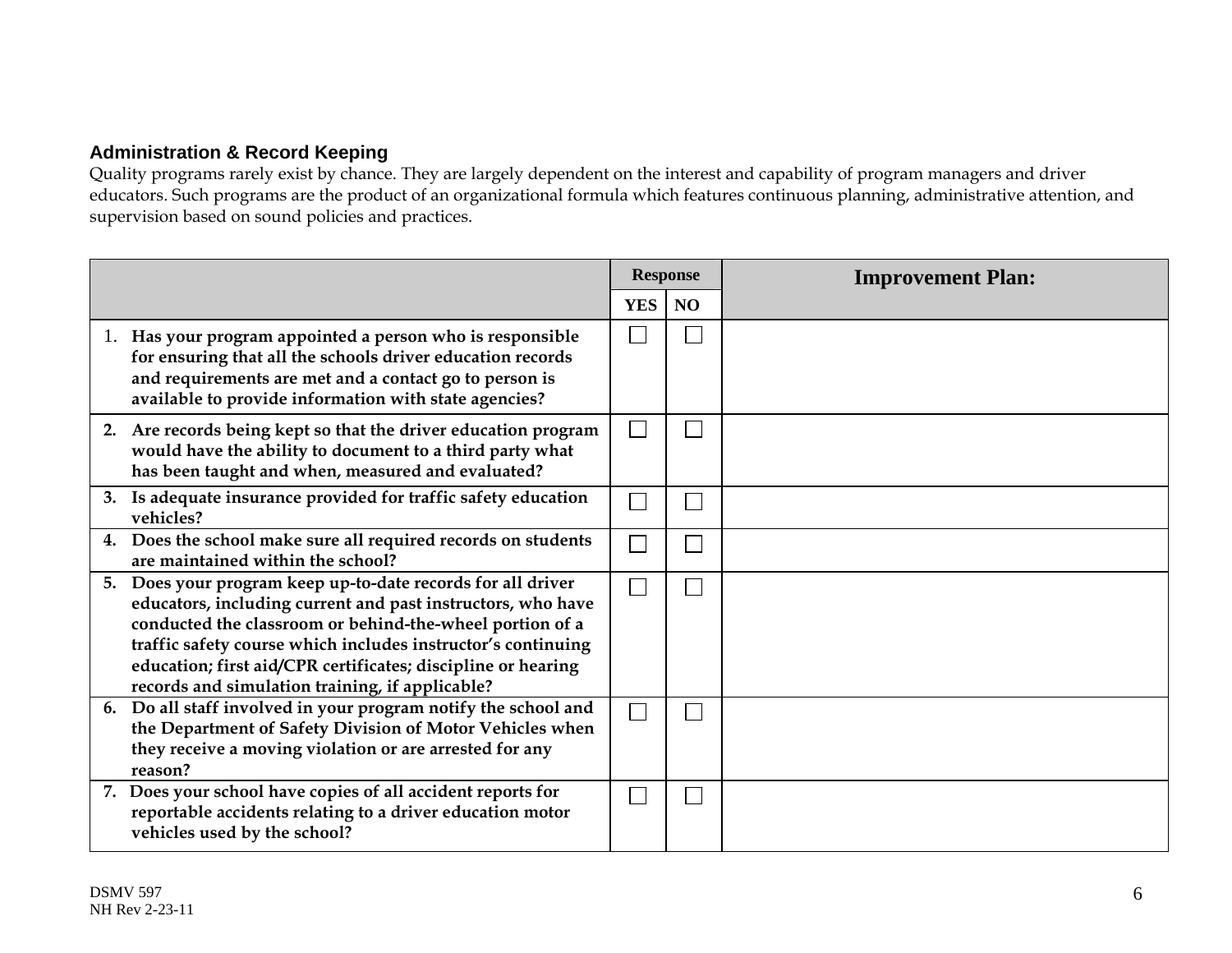| Do driver educators, supervisors and administrators<br>8.                                                                                                                                               |  |  |
|---------------------------------------------------------------------------------------------------------------------------------------------------------------------------------------------------------|--|--|
| and where applicable, commercial school owners<br>cooperatively plan the program?                                                                                                                       |  |  |
| 9. Are instructors selected, renewed, or promoted on the basis<br>of academic and practical preparation, experience, strict<br>professionalism standards and competency in traffic safety<br>education? |  |  |
| 10. Is the selection process for a driver education vehicle favor<br>currant vehicles with features and options that will afford<br>relevancy to the contemporary driving challenges?                   |  |  |
| 11. Do school administrators actively support quality traffic safety<br>education?                                                                                                                      |  |  |

#### **Scheduling**

Nothing is more telling of the schools philosophy and climate toward student safety issues than the scheduling process.

| 1. Is the course scheduled with distributive learning<br>consideration to provide maximum benefits to the<br>students' learning process? |  |  |
|------------------------------------------------------------------------------------------------------------------------------------------|--|--|
| 2. Are the summer courses scheduled and kept to the same<br>high standards as the school year courses?                                   |  |  |
| 3. Are the behind-the-wheel lessons scheduled as student<br>centered learning activities?                                                |  |  |
| 4. Is observation time scheduled and constructed as a<br>planned learning experience?                                                    |  |  |

#### **Evaluation**

Evaluation of program effectiveness, an indispensable tool for improving instruction, should include all program functions to assure effective and efficient instruction.

|            | <b>Response</b> | <b>Improvement Plan:</b> |
|------------|-----------------|--------------------------|
| <b>YES</b> | NO              |                          |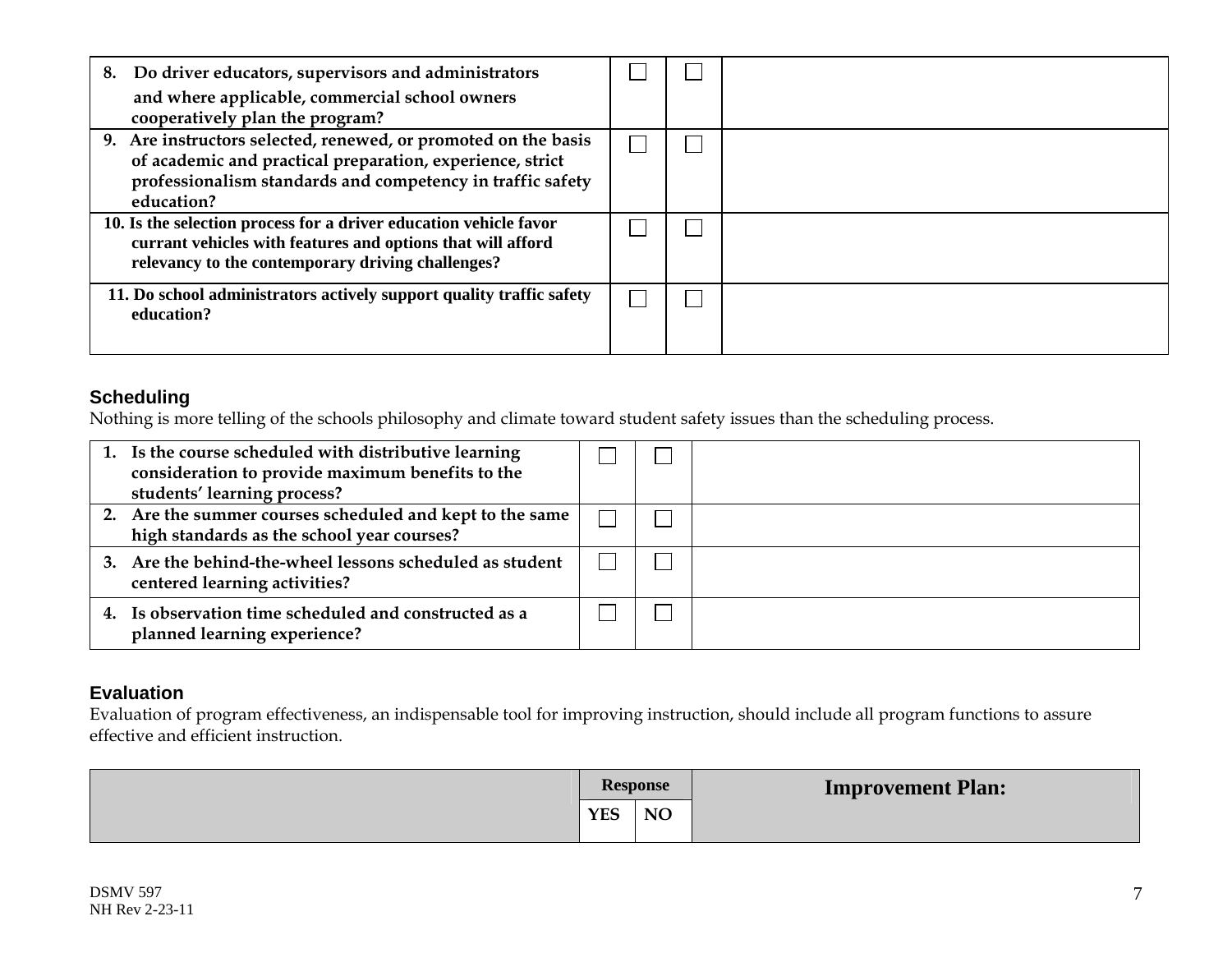| 1. At the course onset, are written criteria for successful<br>completion given to all students/parents?                                                                                          |  |  |
|---------------------------------------------------------------------------------------------------------------------------------------------------------------------------------------------------|--|--|
| 2. Are students evaluated frequently to determine the<br>value of various instructional units and the sequence<br>they are presented?                                                             |  |  |
| 3. Is the program evaluated annually by administrators?                                                                                                                                           |  |  |
| 4. Are student grades and performance records use for<br>program evaluations?                                                                                                                     |  |  |
| 5. Does the administrator evaluate the program yearly and<br>make recommendations for instructional methods<br>improvement?                                                                       |  |  |
| 6. Do qualified supervisors and/or knowledgeable<br>administrators make regular class visitations and<br>objectively evaluate teaching, as a means of trying to<br>improve instructional quality? |  |  |

#### **Parent Involvement & Public Relations**

Community support and media relations enable the school to achieve active public backing not only for driver education but also for the entire school and community safety program. After everything administratively feasible is done to assure that the best instructional program is being provided, students, parents, civic clubs, governmental agencies, community leaders, and news media professionals can effectively aid in publicizing the program.

|                                                                                                                                                                                                                           | <b>Response</b> |  | <b>Improvement Plan:</b> |  |
|---------------------------------------------------------------------------------------------------------------------------------------------------------------------------------------------------------------------------|-----------------|--|--------------------------|--|
|                                                                                                                                                                                                                           | YES NO          |  |                          |  |
| 1. Are parents required to attend Parent Night and<br>encouraged to participate throughout the course as a<br>team member in the students' learning?                                                                      |                 |  |                          |  |
| 2. Does the program require documentation of home<br>practice over the length of the program to insure<br>directed practice is occurring to reinforce the<br>introduction of material and reinforce habit<br>development? |                 |  |                          |  |
| 3. Does the program provide for students who do not have<br>the traditional home situations and circumstances?                                                                                                            |                 |  |                          |  |
| <b>DSMV 597</b>                                                                                                                                                                                                           |                 |  |                          |  |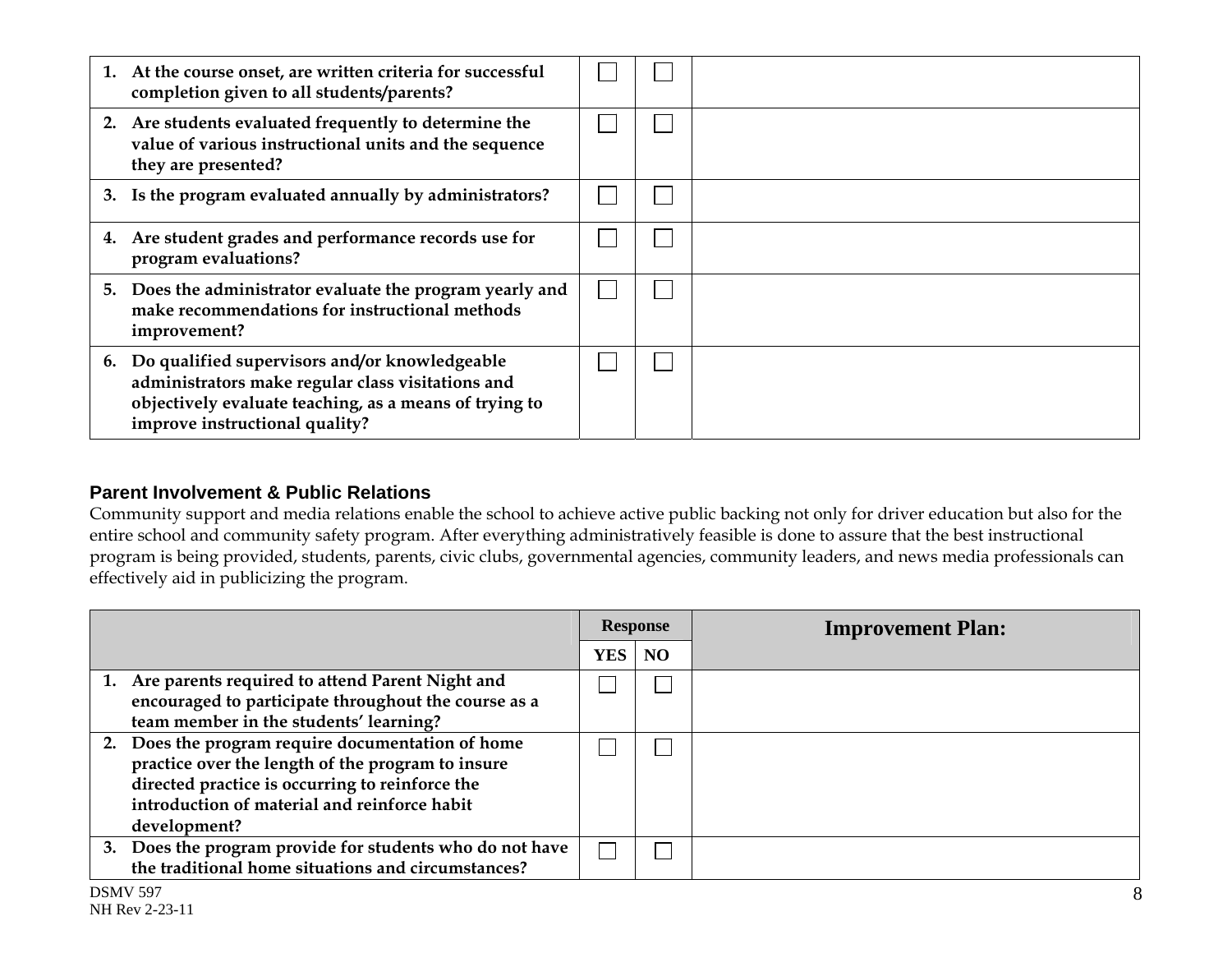| 4. Do driver educators, and the school community foster<br>risk prevention habit formation?                                                                                    |              |  |
|--------------------------------------------------------------------------------------------------------------------------------------------------------------------------------|--------------|--|
| 5. Is information about the driver education program<br>provided to current and prospective students and their<br>parents on a regular basis?                                  |              |  |
| 6. Are regular and special news items relating to driver<br>educators or students, or the program provided to the<br>media?                                                    |              |  |
| 7. Are the nature and purpose of driver education<br>interpreted for the community by the school?                                                                              |              |  |
| 8. Are community groups working for program<br>improvement actively assisted and encouraged by<br>school personnel?                                                            |              |  |
| 9. Are a variety of communication techniques used to<br>inform parents and the community about the program?                                                                    | $\mathbf{L}$ |  |
| 10. Do driver educators ensure that safe driving practices<br>are consistently exhibited on streets, highways, in off-<br>street areas, and on special driver education areas? | L            |  |
| 11. Is proper recognition and publicity provided for dealers<br>who provide program vehicles?                                                                                  |              |  |
| 12. Is written information concerning all aspects of the<br>program provided for all parents?                                                                                  |              |  |
| 13. Does a cooperative relationship exist between the school<br>and public agencies?                                                                                           | I.           |  |

# **Driver Education Program Contact Person Figh School Administrator (Principal) Verifying Accuracy**

| Name - Please Print |      | Name - Please Print |      |
|---------------------|------|---------------------|------|
| Signature           | Date | Signature           | Date |
|                     |      |                     |      |